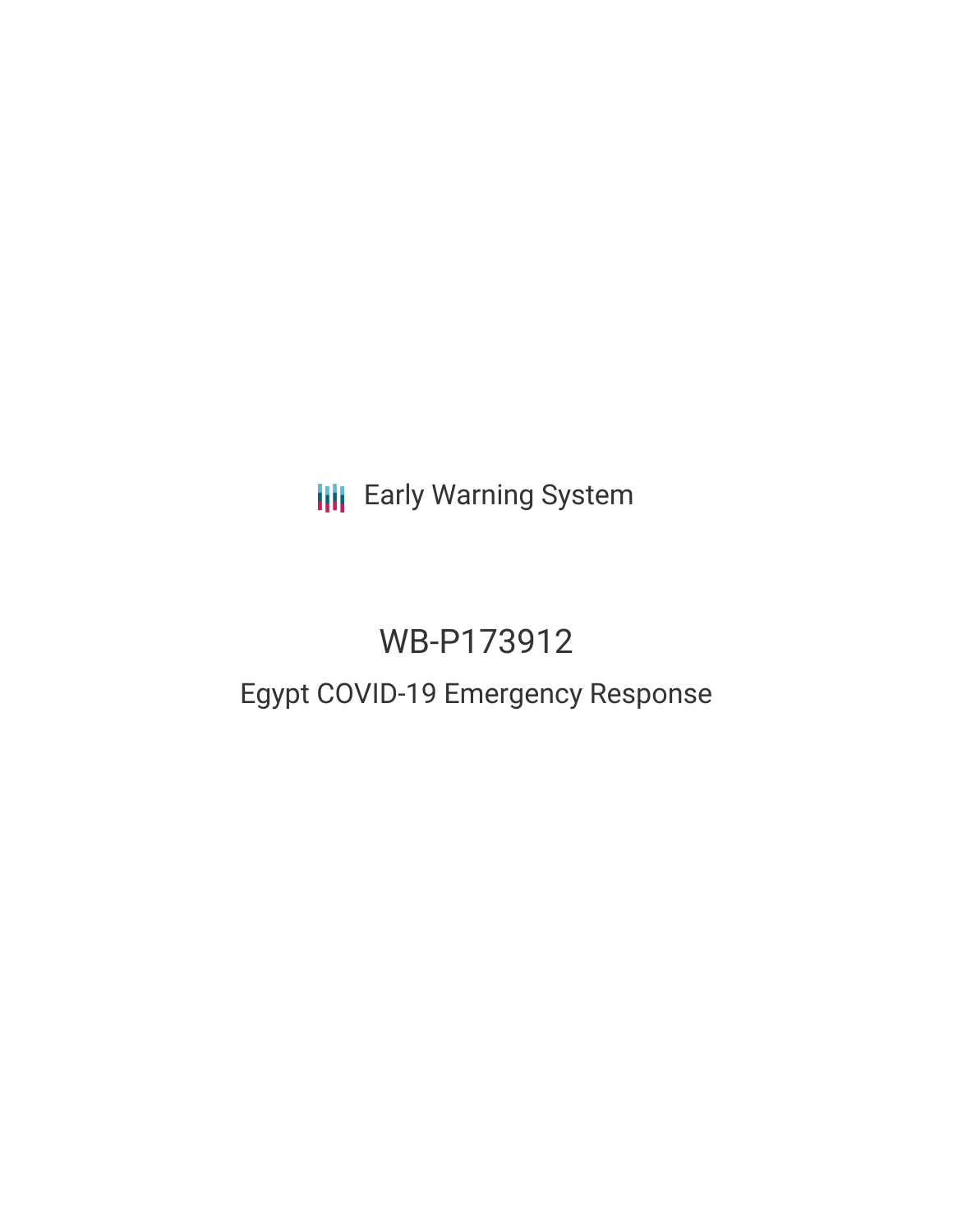

#### **Quick Facts**

| <b>Countries</b>               | Egypt                       |
|--------------------------------|-----------------------------|
| <b>Financial Institutions</b>  | World Bank (WB)             |
| <b>Status</b>                  | Approved                    |
| <b>Bank Risk Rating</b>        | U                           |
| <b>Voting Date</b>             | 2020-05-14                  |
| <b>Borrower</b>                | Government of Egypt         |
| <b>Sectors</b>                 | <b>Education and Health</b> |
| <b>Investment Type(s)</b>      | Loan                        |
| <b>Investment Amount (USD)</b> | $$50.00$ million            |
| <b>Loan Amount (USD)</b>       | \$50.00 million             |
| <b>Project Cost (USD)</b>      | \$469.00 million            |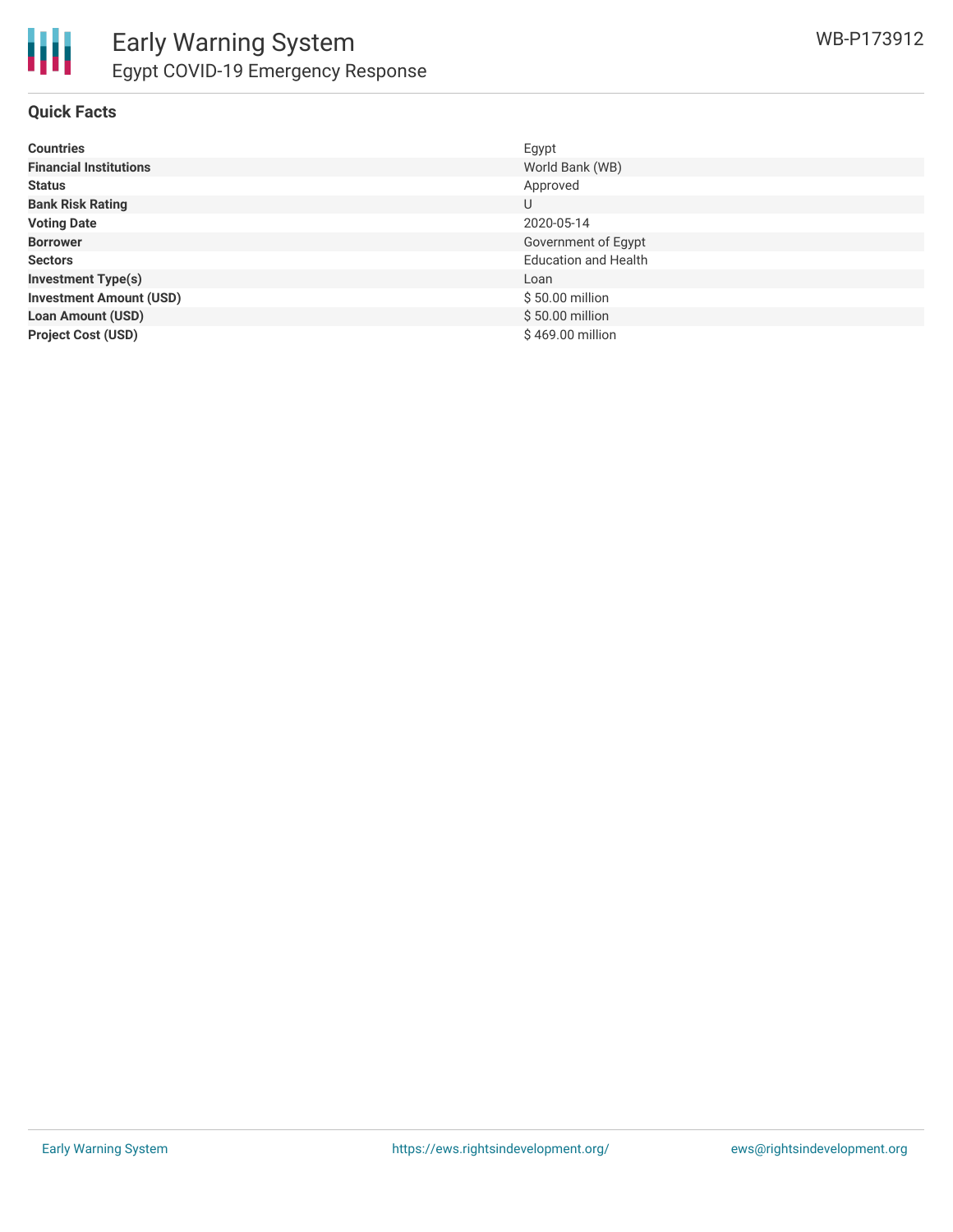

#### **Project Description**

According to bank documents, the project aims to strengthen the prevention, detection and response to the COVID-19 pandemic in Egypt. It has the following project components:

- Component 1: Emergency COVID-19 Response
- Component 2: Implementation Management and Monitoring and Evaluation
- Component 3: Contingent Emergency Response Component (CERC)

The World Bank has classified this project as having Substantial environmental and social risks.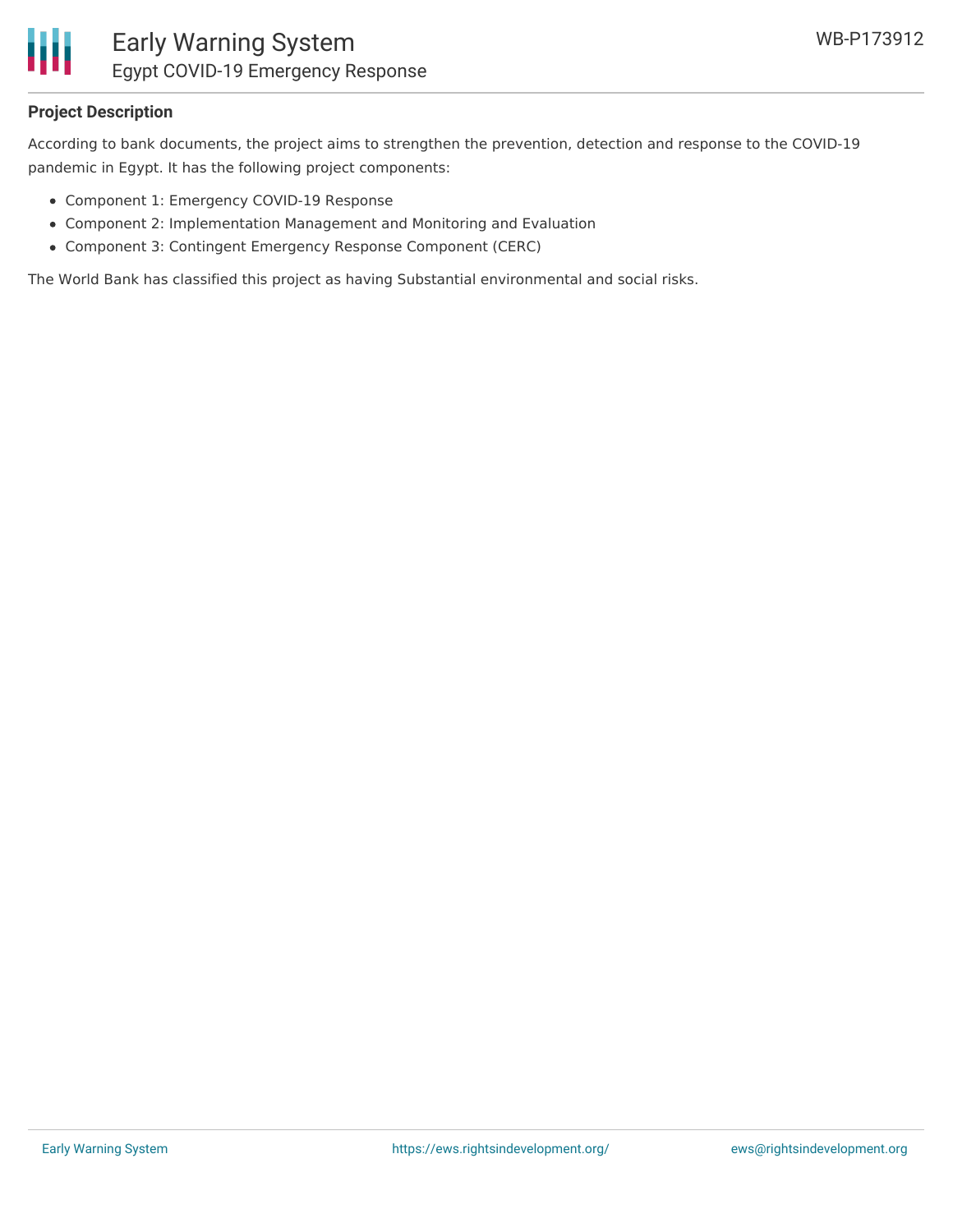#### **Investment Description**

World Bank (WB)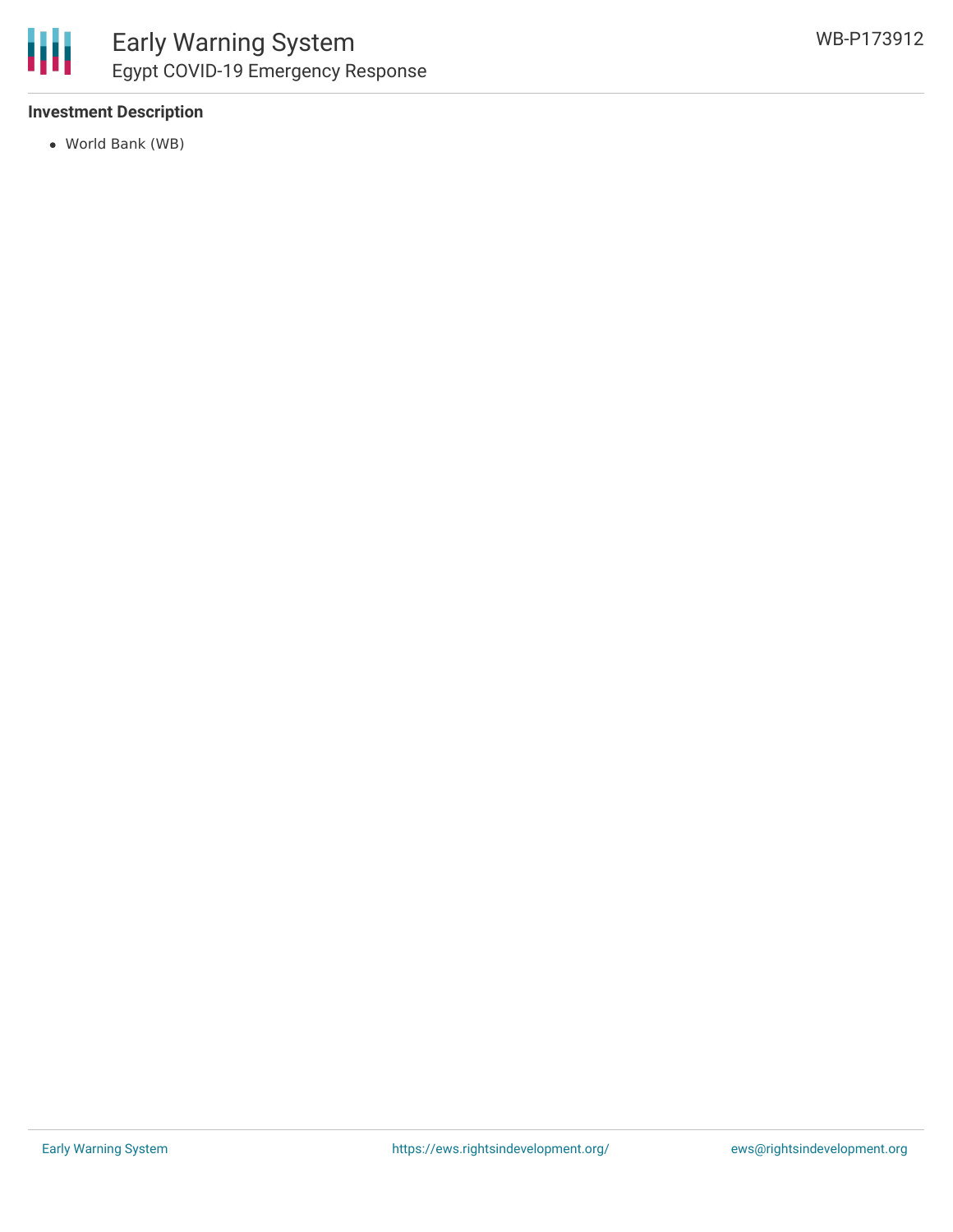#### **Contact Information**

#### **Borrower/Client/Recipient: Arab Republic of Egypt**

Hala Zayed, Minister of Heath and Population

[webmaster@mohp.gov.eg](mailto:webmaster@mohp.gov.eg)

#### **Implementing Agency: Ministry of Health and Population**

Karim Raafat, PMU Director

[karimraafat12@gmail.com](mailto:karimraafat12@gmail.com)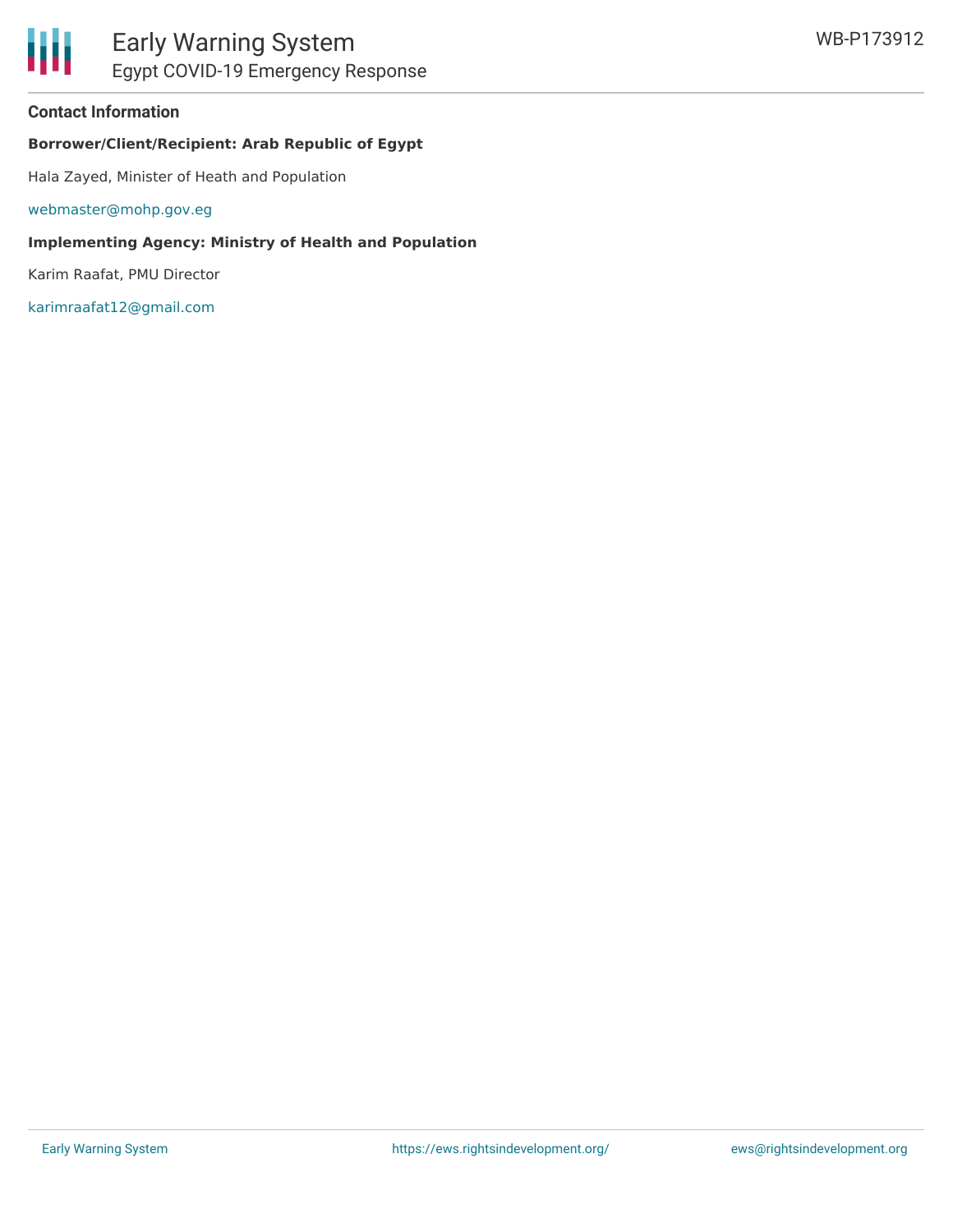

### Early Warning System Egypt COVID-19 Emergency Response

#### **Bank Documents**

- Appraisal [Environmental](https://ewsdata.rightsindevelopment.org/files/documents/12/WB-P173912_k3Cjf2d.pdf) and Social Review Summary (ESRS) Egypt COVID-19 Emergency Response P1739 [Original Source]
- [Environmental](https://ewsdata.rightsindevelopment.org/files/documents/12/WB-P173912.pdf) and Social Commitment Plan (ESCP) Egypt COVID-19 Emergency Response P173912 [Original Source]
- Project [Information](https://ewsdata.rightsindevelopment.org/files/documents/12/WB-P173912_z2v6oZQ.pdf) Document Egypt COVID-19 Emergency Response P173912 [\[Original](http://documents.worldbank.org/curated/en/906831588109454283/pdf/Project-Information-Document-Egypt-COVID-19-Emergency-Response-P173912.pdf) Source]
- Stakeholder [Engagement](https://ewsdata.rightsindevelopment.org/files/documents/12/WB-P173912_SYJSZdA.pdf) Plan (SEP) Egypt COVID-19 Emergency Response P173912 [\[Original](http://documents.worldbank.org/curated/en/480921588106986176/pdf/Stakeholder-Engagement-Plan-SEP-Egypt-COVID-19-Emergency-Response-P173912.pdf) Source]